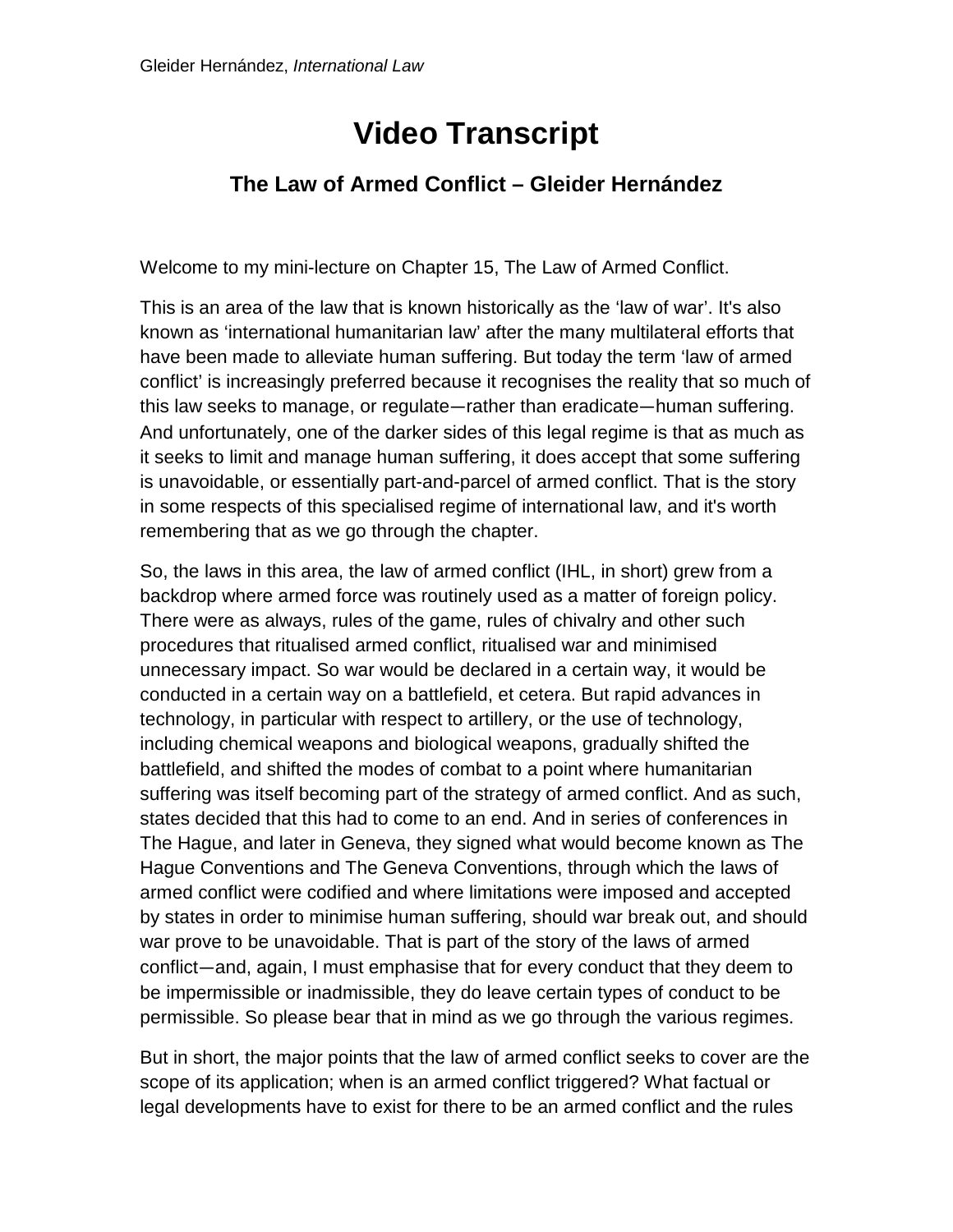to apply? What happens to other rules of international law when an armed conflict is triggered? These, and other questions, have been addressed, in part, by the international court, by states, through which the laws of armed conflict are not seen as being fully independent, but are seen as a sort of *lex specialis* (we would have discussed this in earlier chapters), that refers to a sort of special regime, an exceptional regime that kicks in in certain circumstances, but does not wholly supplant, for example, international human rights law, or the Law of Treaties. Instead it provides sort of a floor, a base through which states should not go below.

We also look at the various actors in international humanitarian law. Now, the most obvious that might occur to you are participants in the hostilities, 'combatants', as we call them; so members of armed forces, people actively fighting on the ground. But there are also mercenaries, who are soldiers for hire, and the use of which has been prohibited under international law; child soldiers, a specific category of protected persons who should not be fighting in armed conflict, but regrettably often do. And so modes of trying to demobilise them and demilitarise them are widespread under international humanitarian law. We also find the protection of various categories of individuals: medical officials; the wounded and the sick (so combatants have become wounded and sick); prisoners of war (so combatants whom have been taken captive, and who are entitled to certain protections, notably the protection from torture, or the protection against having to divulge information about their state of nationality); and of course civilians, that residual category of all people who have no participation in hostilities, and who find themselves very often in the theatre of operations or on the battlefield. In short: in the wrong place at the wrong time.

There are many rules about the conduct of hostilities, the obligations, the precautionary measures, that states need to take in order to ensure that an operation is lawful. There are rules about difficulties in classifications. So, for example, if a building or an installation is being used both for civilian and military purposes, the principle of distinction, which is that cardinal principle that separates when you can target a combatant, versus the non-targeting of a civilian, or another protected category, and other precautions and obligations besides that states have to undertake. It's a technical area of the law. It's an area of the law that is very much based in practice, and in the experiences of states suffering from armed conflict. And I think it's important to bear in mind that although the aspiration of this law is to limit human suffering, it exists in situations where armed conflict has broken out and where human suffering is unfortunately unimaginable, and yet unavoidable. And perhaps it's a bit of evidence of the